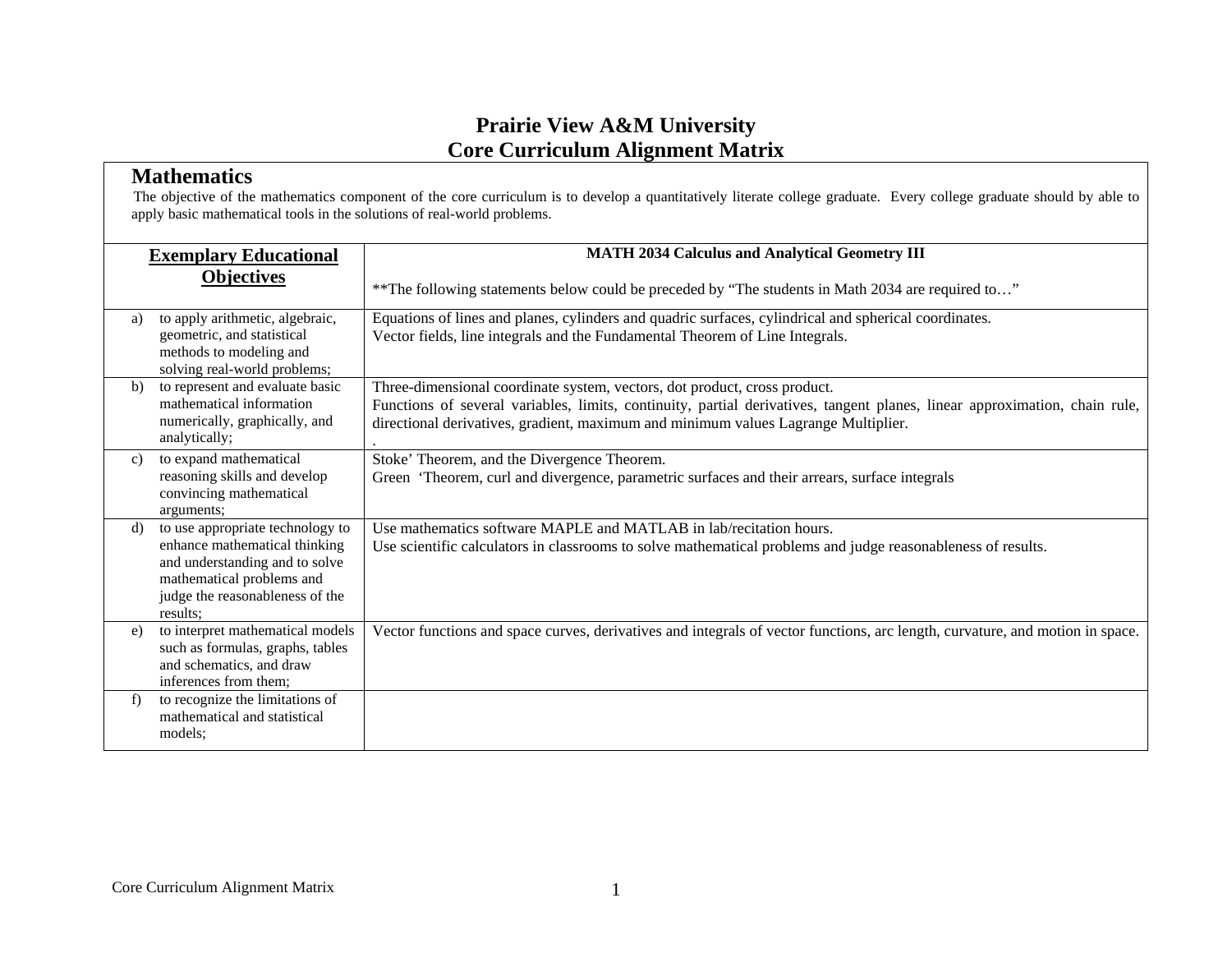#### **Mathematics**

|              | <b>Exemplary Educational</b>                                                                                                                                                    | <b>MATH 1113 College Algebra</b>                                                                                                                                                                                                                                           |  |
|--------------|---------------------------------------------------------------------------------------------------------------------------------------------------------------------------------|----------------------------------------------------------------------------------------------------------------------------------------------------------------------------------------------------------------------------------------------------------------------------|--|
|              | <b>Objectives</b>                                                                                                                                                               | ** The following statements below could be preceded by "The students in Math 1113 are required to"                                                                                                                                                                         |  |
| g)           | to apply arithmetic, algebraic,<br>geometric, and statistical<br>methods to modeling and<br>solving real-world problems;                                                        | Simplify polynomial, radical, rational, and transcendental algebraic expressions.<br>Solve linear, quadratic, rational, radical, absolute, and transcendental equations with one variable.                                                                                 |  |
| h)           | to represent and evaluate basic<br>mathematical information<br>numerically, graphically, and<br>analytically;                                                                   | Solve systems of linear equations and inequalities by substitution method and graphical method.<br>Graph polynomial, rational, and transcendental functions.                                                                                                               |  |
| $\mathbf{i}$ | to expand mathematical<br>reasoning skills and develop<br>convincing mathematical<br>arguments;                                                                                 | Develop problem-solving skills as it relates to scientific applications.<br>Expand binomials using the Binomial Theorem.                                                                                                                                                   |  |
| j)           | to use appropriate technology to<br>enhance mathematical thinking<br>and understanding and to solve<br>mathematical problems and<br>judge the reasonableness of the<br>results: | Use mathematics software MAPLE and MATLAB in lab/recitation hours.<br>Use scientific calculators in classrooms to solve mathematical problems and judge reasonableness of results.                                                                                         |  |
| $\bf{k}$     | to interpret mathematical models<br>such as formulas, graphs, tables<br>and schematics, and draw<br>inferences from them;                                                       | Give an elementary function evaluation of polynomial, rational, radical, absolute, and transcendental functions. To include<br>finding the domain and range, interval of increase and decrease composition, even, odd or neither, one-to-one, and inverse<br>of functions. |  |
| $\mathbf{D}$ | to recognize the limitations of<br>mathematical and statistical<br>models:                                                                                                      | Write definitions, recognize and use basic mathematical and statistical concepts<br>Understand geometric and arithmetic sequences.                                                                                                                                         |  |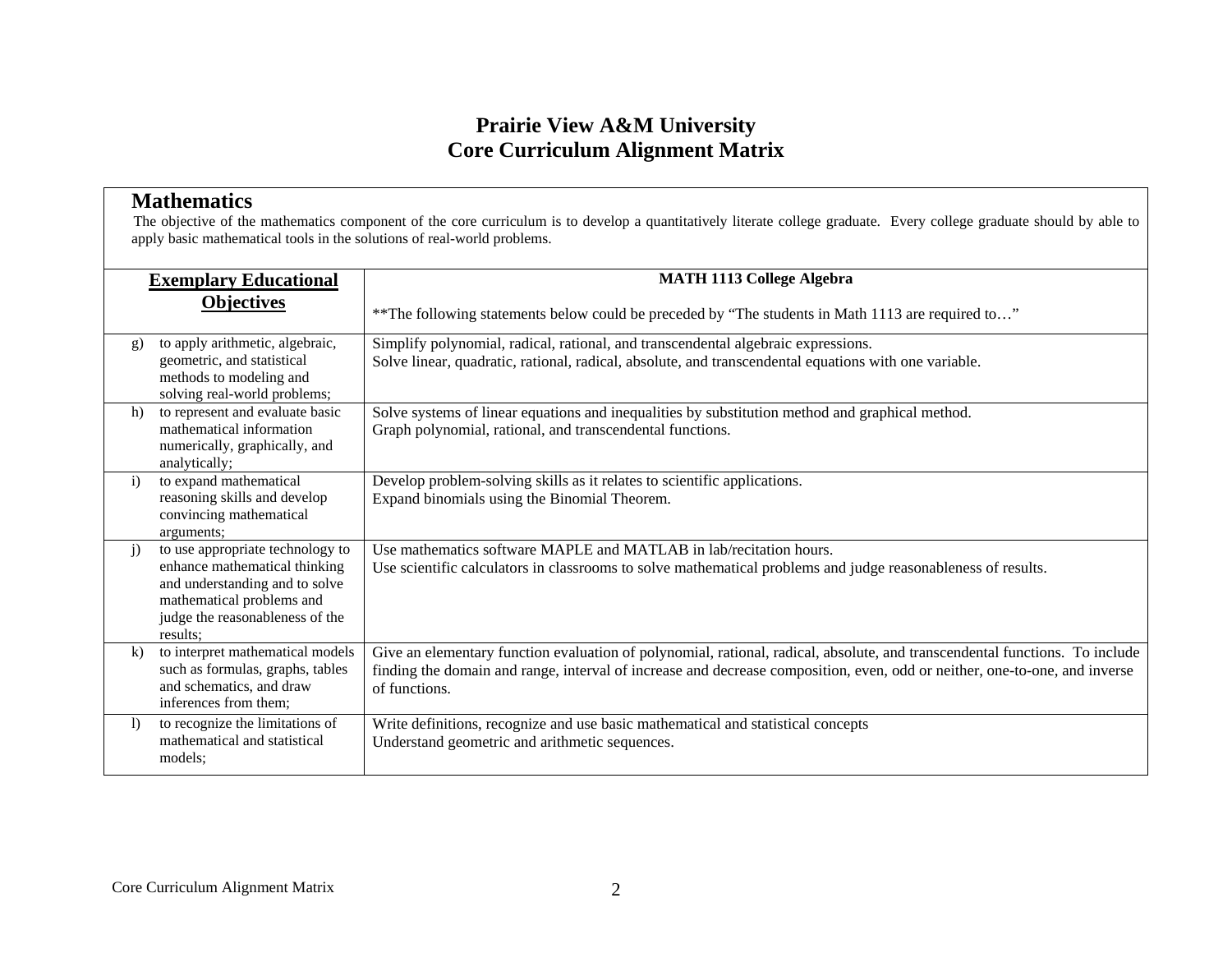#### **Mathematics**

|          | <b>Exemplary Educational</b>                                                                                                                                                    | <b>MATH 1124 Calculus and Geometry I</b>                                                                                                                                                                                                                                                                                                                  |
|----------|---------------------------------------------------------------------------------------------------------------------------------------------------------------------------------|-----------------------------------------------------------------------------------------------------------------------------------------------------------------------------------------------------------------------------------------------------------------------------------------------------------------------------------------------------------|
|          | <b>Objectives</b>                                                                                                                                                               | ** The following statements below could be preceded by "The students in Math 1124 are required to"                                                                                                                                                                                                                                                        |
| m)       | to apply arithmetic, algebraic,<br>geometric, and statistical<br>methods to modeling and<br>solving real-world problems;                                                        | Solve problems involving velocity, acceleration, and speed.<br>Compute the limit of the sum, product, and quotient of a function.<br>Compute derivatives of trigonometric and transcendental functions.'<br>Solve optimization and projectile motion problems.<br>Compute the ant-derivative of polynomials, trigonometric, and transcendental functions. |
| n)       | to represent and evaluate basic<br>mathematical information<br>numerically, graphically, and<br>analytically;                                                                   | State the definition of the derivative of a function at a point 'a'.<br>Use the chain, product, quotient, and power rule for the derivatives.<br>Use the properties of integrals to evaluate integrals.<br>Add and subtract vectors; Compute the dot and cross products of two vectors; Compute the magnitude of a vector.                                |
| $\Omega$ | to expand mathematical<br>reasoning skills and develop<br>convincing mathematical<br>arguments;                                                                                 | Give the $\varepsilon$ - $\delta$ meaning the expression $\lim_{x \to \infty} f(x)$ .<br>$x \rightarrow a$<br>Evaluate limits at infinity.<br>Solve problems involving higher order implicit differentiation.<br>Discuss concavity and use the first and second derivative test.                                                                          |
| p)       | to use appropriate technology to<br>enhance mathematical thinking<br>and understanding and to solve<br>mathematical problems and<br>judge the reasonableness of the<br>results: | Use mathematics software MAPLE and MATLAB in lab/recitation hours.<br>Use scientific calculators in classrooms to solve mathematical problems and judge reasonableness of results.                                                                                                                                                                        |
| q)       | to interpret mathematical models<br>such as formulas, graphs, tables<br>and schematics, and draw<br>inferences from them;                                                       | Define and identify continuous functions.<br>State the fundamental Theorem of Calculus.<br>Determine the extreme values of a function.                                                                                                                                                                                                                    |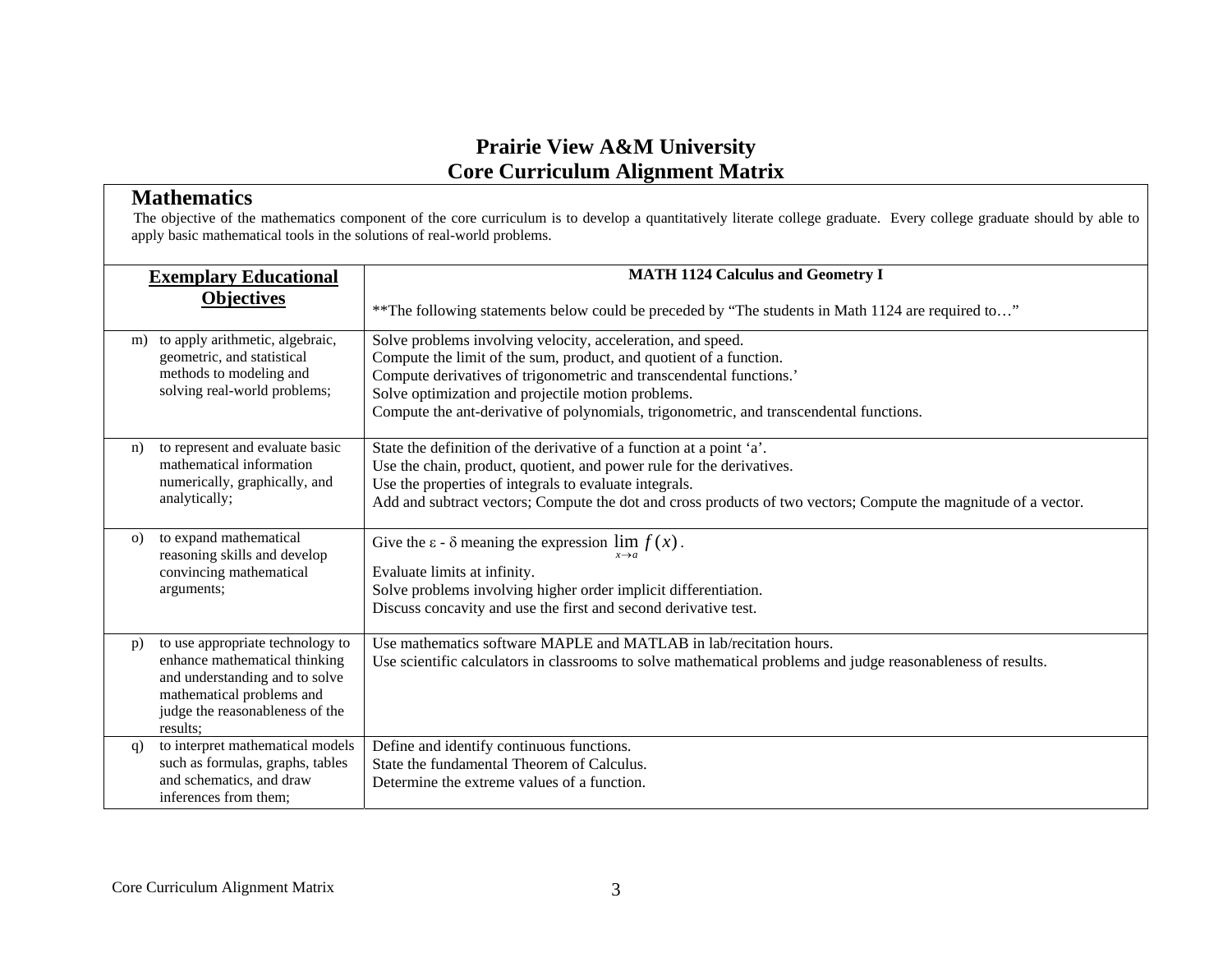| to recognize the limitations of |
|---------------------------------|
| mathematical and statistical    |
| models;                         |

#### **Mathematics**

|    | <b>Exemplary Educational</b>                                                                                                                                                    | <b>MATH 1103 Contemporary Algebra</b>                                                                                                                                                                                                     |
|----|---------------------------------------------------------------------------------------------------------------------------------------------------------------------------------|-------------------------------------------------------------------------------------------------------------------------------------------------------------------------------------------------------------------------------------------|
|    | <b>Objectives</b>                                                                                                                                                               | ** The following statements below could be preceded by "The students in Math 1103 are required to"                                                                                                                                        |
| S) | to apply arithmetic, algebraic,<br>geometric, and statistical<br>methods to modeling and<br>solving real-world problems;                                                        | Understand the meaning of a variable and the relationships between variables.<br>Develop problem solving skills and model real world applications related to appropriate disciplines utilizing multiple<br>approaches.                    |
| t) | to represent and evaluate basic<br>mathematical information<br>numerically, graphically, and<br>analytically;                                                                   | Collect, display and interpret data using line, scatter, bar and pie chart.<br>Develop functions based on data collected in real world applications.<br>Understand the relationships between linear inequalities and linear programming.  |
| u) | to expand mathematical<br>reasoning skills and develop<br>convincing mathematical<br>arguments;                                                                                 | Recognize basic mathematical patterns and use the patterns to solve problems.<br>Demonstrate the understanding of linear equations, systems of linear equations, linear inequalities, linear programming<br>and the applications of each. |
| V) | to use appropriate technology to<br>enhance mathematical thinking<br>and understanding and to solve<br>mathematical problems and<br>judge the reasonableness of the<br>results: | Use mathematics software MAPLE and MATLAB in lab/recitation hours.<br>Use scientific calculators in classrooms to solve mathematical problems and judge reasonableness of results.                                                        |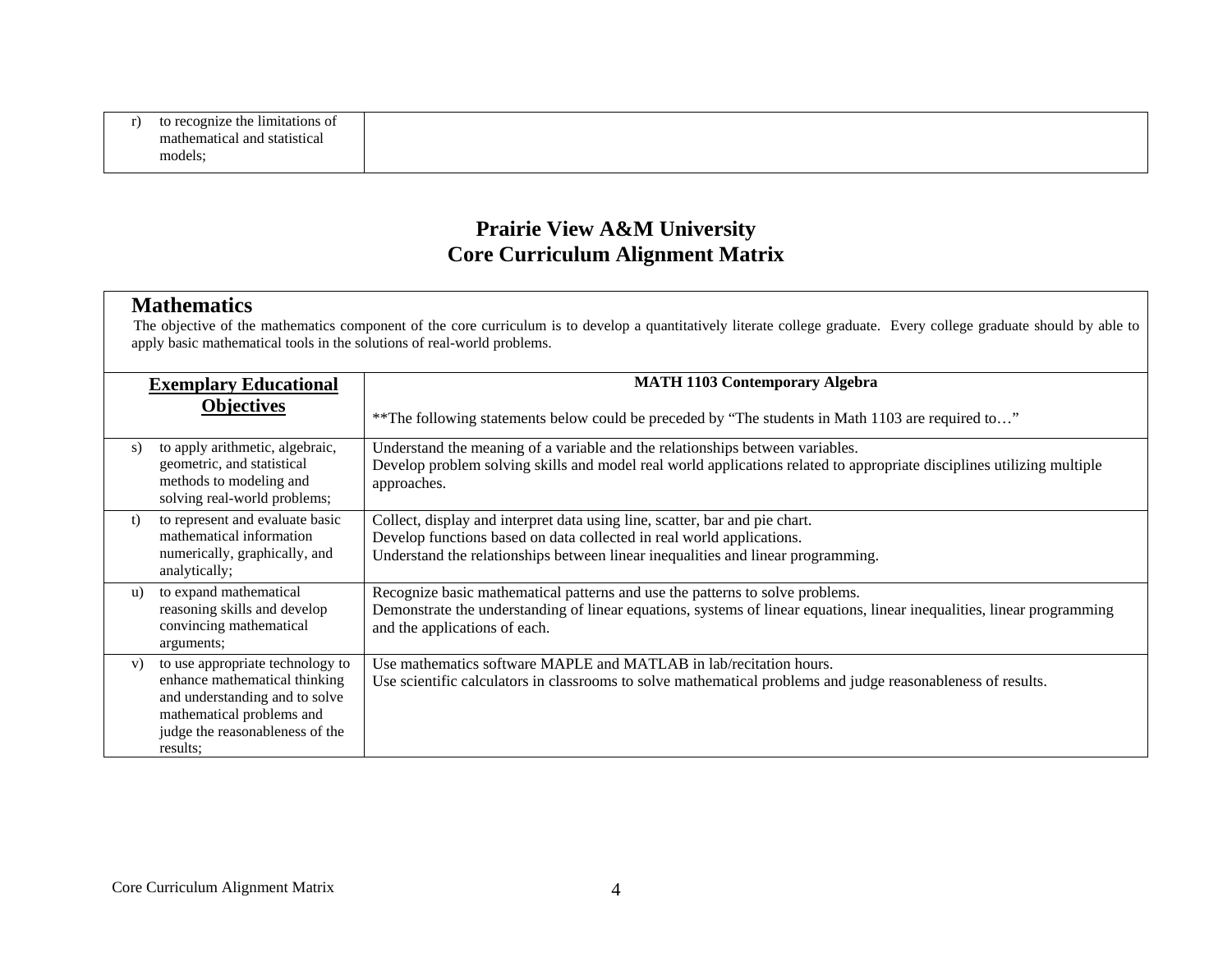| W) | to interpret mathematical models<br>such as formulas, graphs, tables<br>and schematics, and draw<br>inferences from them: | Find the domain and range, interval of increase and decrease, one-to-one and the inverses of functions.<br>Identify and determine the difference between polynomial, rational, radical, absolute and transcendental functions<br>Demonstrate the understanding of basic graph transformations. |
|----|---------------------------------------------------------------------------------------------------------------------------|------------------------------------------------------------------------------------------------------------------------------------------------------------------------------------------------------------------------------------------------------------------------------------------------|
| X) | to recognize the limitations of<br>mathematical and statistical<br>models:                                                | Understand the basic concepts of probability.                                                                                                                                                                                                                                                  |

#### **Mathematics**

|     | <b>Exemplary Educational</b>                                                                                             | <b>MATH 1123 Trigonometry</b>                                                                                                                                                                                                                                                                                                                                                                                                                                                                                    |  |
|-----|--------------------------------------------------------------------------------------------------------------------------|------------------------------------------------------------------------------------------------------------------------------------------------------------------------------------------------------------------------------------------------------------------------------------------------------------------------------------------------------------------------------------------------------------------------------------------------------------------------------------------------------------------|--|
|     | <b>Objectives</b>                                                                                                        | ** The following statements below could be preceded by "The students in Math 1123 are required to"                                                                                                                                                                                                                                                                                                                                                                                                               |  |
| y)  | to apply arithmetic, algebraic,<br>geometric, and statistical<br>methods to modeling and<br>solving real-world problems; | Solve problems requiring the applications of certain phenomena: Sound, light, electricity, and motion.<br>Solve triangles when given certain parts.<br>Simplify trigonometric expressions and perform basic operations on complex numbers and trigonometric functions.<br>Find arc lengths, angular speed, and linear velocity.<br>Convert to its equivalent/equivalent form: function and co-function relation and inverse relation, complex and polar, radian<br>and degrees, and half angle and double angle. |  |
| z)  | to represent and evaluate basic<br>mathematical information<br>numerically, graphically, and<br>analytically;            | Use basic graphs of trigonometric functions to graph functions of the Form: $y - a \sin(bx+c)$ , $y = a \cos(bx+c)$ , $y = a \cos(bx+c)$<br>$tan(bx+c)$ , $y=a \sec bx$ , $Y=a \csc bx$ and $y = a \cot bx$ .<br>Graph trigonometric relations, trigonometric functions and their inverse.                                                                                                                                                                                                                       |  |
| aa) | to expand mathematical<br>reasoning skills and develop<br>convincing mathematical<br>arguments;                          | Develop logical reasoning abilities via proving trigonometric identities and solving trigonometric equations.<br>Develop formulas for finding the area of a triangle.<br>Graph and evaluate expressions of the form $a + bi$ .                                                                                                                                                                                                                                                                                   |  |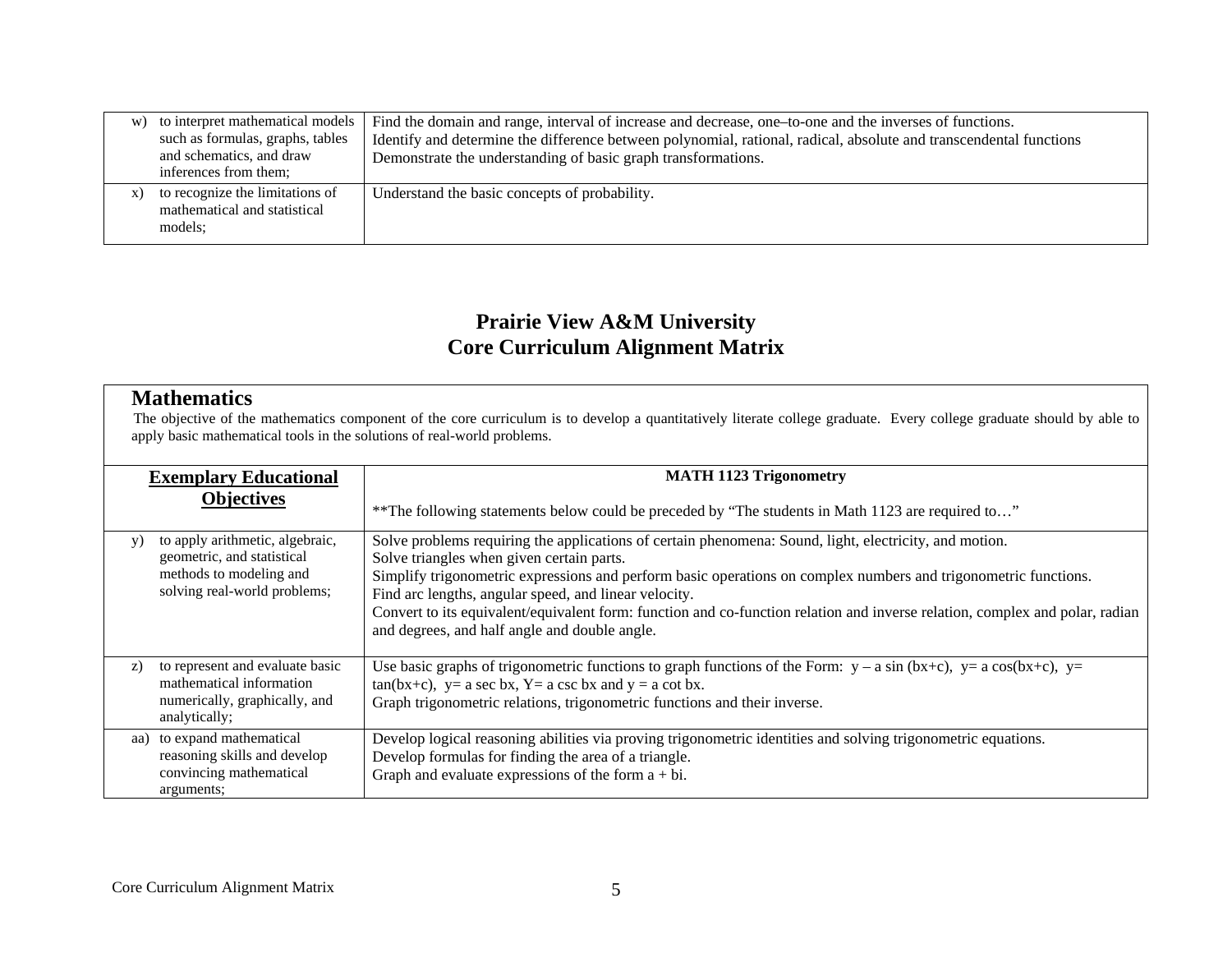| bb) to use appropriate technology to<br>enhance mathematical thinking<br>and understanding and to solve<br>mathematical problems and<br>judge the reasonableness of the<br>results: | Evaluate trigonometric expressions of functions for special angles as well as those requiring use of technology or<br>trigonometry tables.<br>Complete an exponential project utilizing explorational technology.<br>Use mathematics software MAPLE and MATLAB in lab/recitation hours.<br>Use scientific calculators in classrooms to solve mathematical problems and judge reasonableness of results. |
|-------------------------------------------------------------------------------------------------------------------------------------------------------------------------------------|---------------------------------------------------------------------------------------------------------------------------------------------------------------------------------------------------------------------------------------------------------------------------------------------------------------------------------------------------------------------------------------------------------|
| cc) to interpret mathematical models<br>such as formulas, graphs, tables<br>and schematics, and draw<br>inferences from them:                                                       | Represent relationships among ordered pairs of numbers, geometric vectors, and polar and trigonometric forms.<br>Recognize or classify trigonometric functions as: even, odd or neither; Having symmetry relative to a specified point or<br>line periodic; increasing or decreasing.                                                                                                                   |
| dd) to recognize the limitations of<br>mathematical and statistical<br>models:                                                                                                      |                                                                                                                                                                                                                                                                                                                                                                                                         |

#### **Mathematics**

|     | <b>Exemplary Educational</b>                                                                                             | <b>MATH 1153 Finite Mathematics</b>                                                                                                                                                                                                                                                                                 |
|-----|--------------------------------------------------------------------------------------------------------------------------|---------------------------------------------------------------------------------------------------------------------------------------------------------------------------------------------------------------------------------------------------------------------------------------------------------------------|
|     | <b>Objectives</b>                                                                                                        | ** The following statements below could be preceded by "The students in Math 1153 are required to"                                                                                                                                                                                                                  |
| ee) | to apply arithmetic, algebraic,<br>geometric, and statistical<br>methods to modeling and<br>solving real-world problems; | Compound interest; annuities; amortization and sinking funds.                                                                                                                                                                                                                                                       |
| ff) | to represent and evaluate basic<br>mathematical information<br>numerically, graphically, and<br>analytically;            | Straight lines and linear functions; cost revenue and profit functions; demand and supply functions. Break-even and<br>Equilibrium Points.<br>Graphing systems of linear equations and inequalities in two variables; polygonal solution set; extreme points; optional<br>solution.                                 |
| gg) | to expand mathematical<br>reasoning skills and develop<br>convincing mathematical<br>arguments;                          | Systems of Linear Equations; Matrices and Determinants; Multiplication of Matrices; Inverse of a Square Matrix; Leontif<br>Input – Output Model (Optional).<br>Sets and set operations; number of elements in a finite set; the multiplication principle<br>Conditional probability; Bayers theorem; Mark or chains |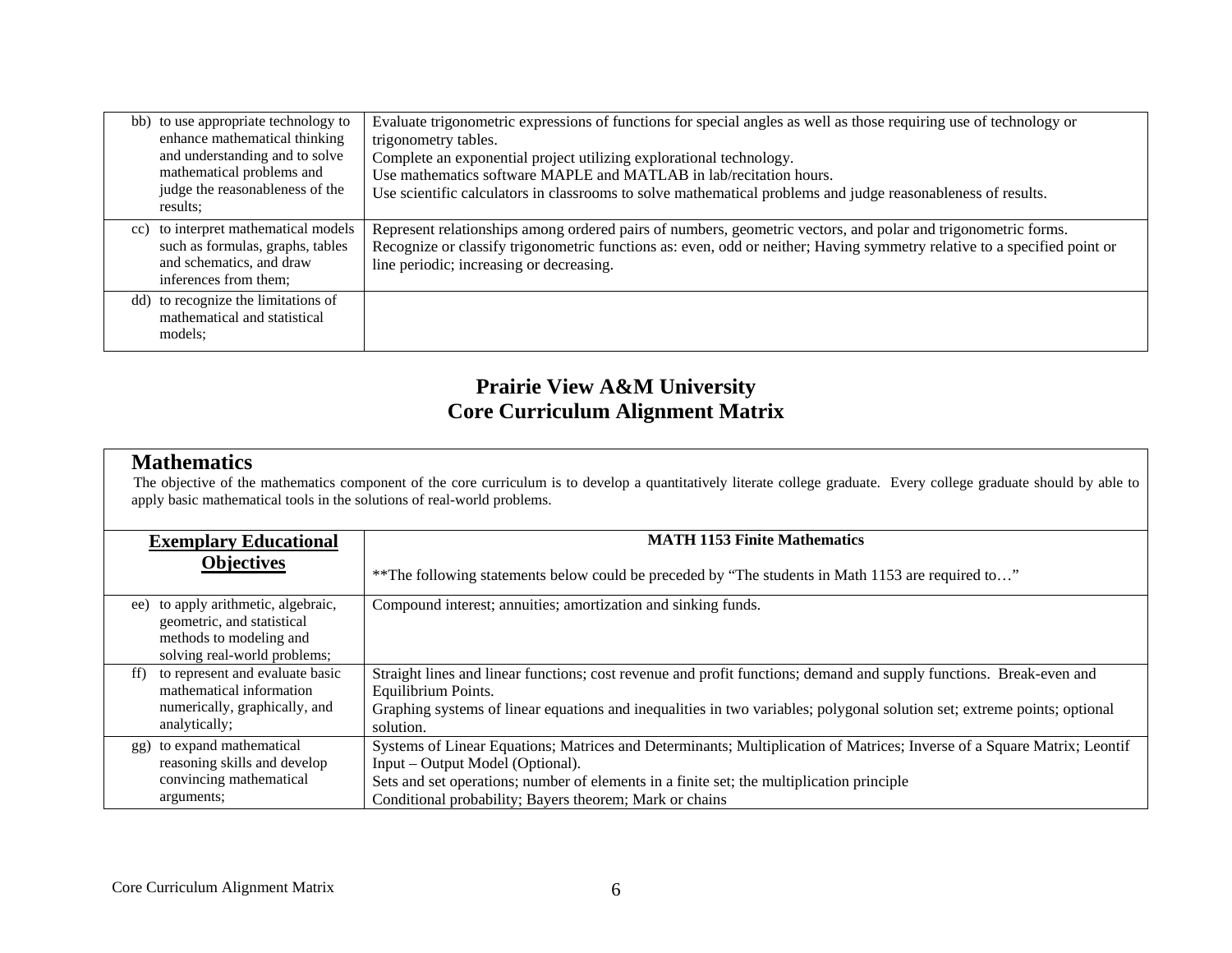|           | hh) to use appropriate technology to<br>enhance mathematical thinking<br>and understanding and to solve<br>mathematical problems and<br>judge the reasonableness of the<br>results: | Use mathematics software MAPLE and MATLAB in lab/recitation hours.<br>Use scientific calculators in classrooms to solve mathematical problems and judge reasonableness of results.  |
|-----------|-------------------------------------------------------------------------------------------------------------------------------------------------------------------------------------|-------------------------------------------------------------------------------------------------------------------------------------------------------------------------------------|
| $\rm ii)$ | to interpret mathematical models<br>such as formulas, graphs, tables<br>and schematics, and draw<br>inferences from them;                                                           | Distribution of random variables; expected values; variance and standard deviation; the binomial distribution; the normal<br>distribution; applications of the normal distribution. |
| $\rm ii)$ | to recognize the limitations of<br>mathematical and statistical<br>models;                                                                                                          | Permutations and combinations<br>Experiments, sample spaces and events; definition of probability; use of counting techniques in probability; rules of<br>probability.              |

#### **Mathematics**

| <b>Exemplary Educational</b>        | <b>MATH 2003 Elementary Statistics</b>                                                                                |
|-------------------------------------|-----------------------------------------------------------------------------------------------------------------------|
| <b>Objectives</b>                   | ** The following statements below could be preceded by "The students in Math 2003 are required to"                    |
| kk) to apply arithmetic, algebraic, | Detect the number of outcomes of events by using the multiplicative rules; Find the number of outcomes of events by   |
| geometric, and statistical          | using permutation rules; Determine number of possibilities using combination rules.                                   |
| methods to modeling and             | Classical, empirical and subjective probability; Probability of a simple event and its complement; Mutually exclusive |
| solving real-world problems;        | events and the addition rule of probability; Conditional probability.                                                 |
| to represent and evaluate basic     | Display knowledge of terms related to frequency distributions.                                                        |
| $\mathbf{ll}$                       | Present data in graphical form.                                                                                       |
| mathematical information            | The standard normal distribution; The central limit theorem.                                                          |
| numerically, graphically, and       | Scatter Plots; Correlation Coefficient; Regression - Line of Best Fit;                                                |
| analytically;                       | Test for Goodness of Fit; Tests using Contingency tables; Homogeneity of proportions test.                            |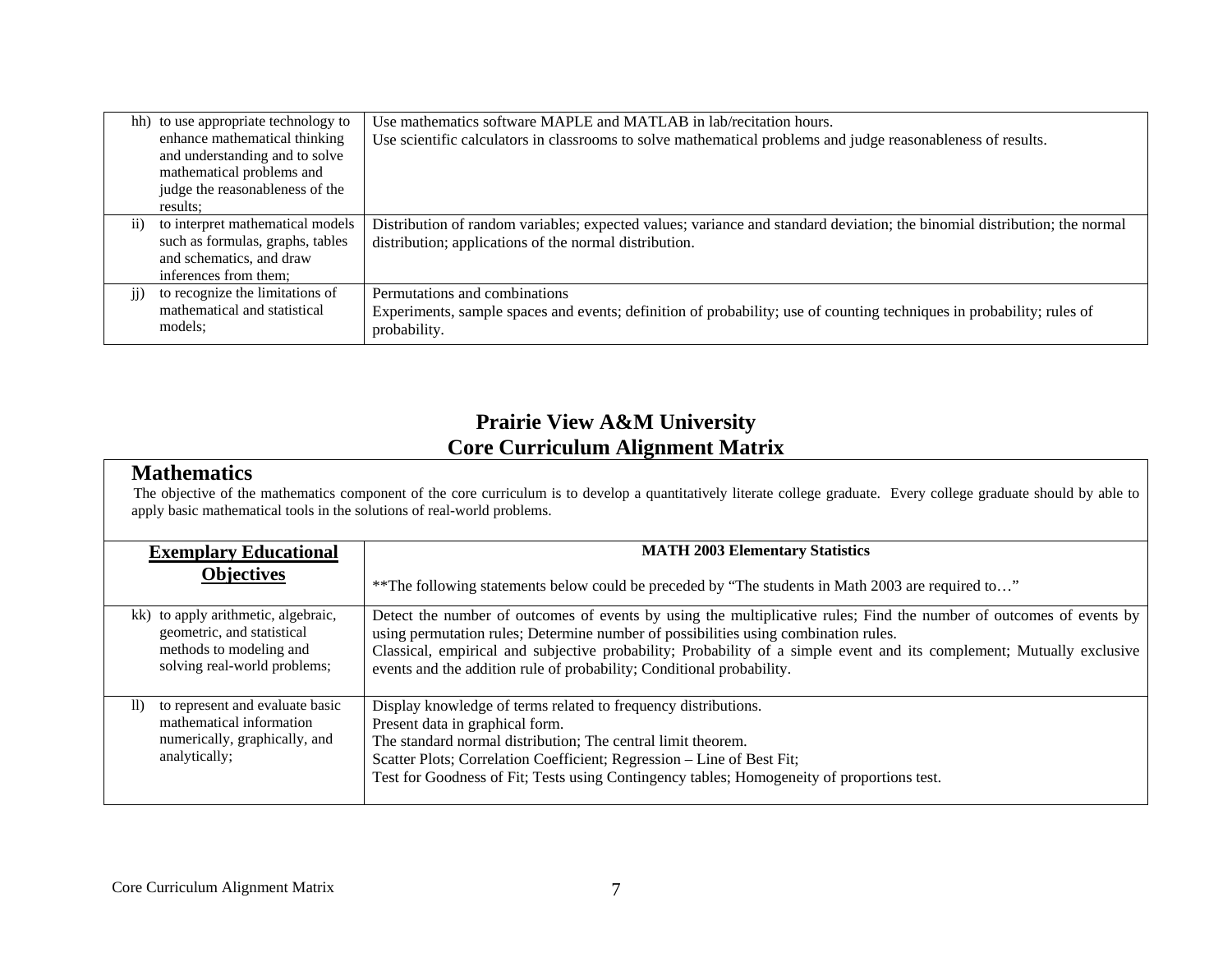| mm) to expand mathematical<br>reasoning skills and develop<br>convincing mathematical<br>arguments;                                                                                 | Confidence intervals and sample size for proportions; Confidence intervals for variances and standard derivations.<br>The null and alternative hypotheses; Type I and Type II errors; Steps of hypothesis testing; Hypothesis testing on the<br>population proportions; Hypothesis testing using p-values<br>Tests to compare means from two independent samples; A test to compare means of two dependent samples; A test on two<br>population proportions. |
|-------------------------------------------------------------------------------------------------------------------------------------------------------------------------------------|--------------------------------------------------------------------------------------------------------------------------------------------------------------------------------------------------------------------------------------------------------------------------------------------------------------------------------------------------------------------------------------------------------------------------------------------------------------|
| nn) to use appropriate technology to<br>enhance mathematical thinking<br>and understanding and to solve<br>mathematical problems and<br>judge the reasonableness of the<br>results: | Use mathematics software MAPLE and MATLAB in lab/recitation hours.<br>Use scientific calculators in classrooms to solve mathematical problems and judge reasonableness of results.                                                                                                                                                                                                                                                                           |
| oo) to interpret mathematical models                                                                                                                                                | Measures of central tendencies, variations, and positions.                                                                                                                                                                                                                                                                                                                                                                                                   |
| such as formulas, graphs, tables                                                                                                                                                    | Construction of a probability distribution; Calculation of the mean and standard deviation of a probability distribution                                                                                                                                                                                                                                                                                                                                     |
| and schematics, and draw                                                                                                                                                            | function; Probabilities of a binomial random variable, its means and variance; The Poisson distribution, its means                                                                                                                                                                                                                                                                                                                                           |
| inferences from them;                                                                                                                                                               | variance; The Hyper geometric distribution.                                                                                                                                                                                                                                                                                                                                                                                                                  |
| pp) to recognize the limitations of                                                                                                                                                 | Identify types of data.                                                                                                                                                                                                                                                                                                                                                                                                                                      |
| mathematical and statistical                                                                                                                                                        | Differentiate between descriptive and inferential statistics.                                                                                                                                                                                                                                                                                                                                                                                                |
| models:                                                                                                                                                                             | Standard error of estimate                                                                                                                                                                                                                                                                                                                                                                                                                                   |

### **Mathematics**

| <b>Exemplary Educational</b>                                                                                                 | <b>MATH 2024 Calculus and Analytical Geometry II</b>                                                                                            |
|------------------------------------------------------------------------------------------------------------------------------|-------------------------------------------------------------------------------------------------------------------------------------------------|
| <b>Objectives</b>                                                                                                            | ** The following statements below could be preceded by "The students in Math 2024 are required to"                                              |
| qq) to apply arithmetic, algebraic,<br>geometric, and statistical<br>methods to modeling and<br>solving real-world problems; | Inverse Functions: Exponential and Logarithmic and their derivatives.<br>Inverse trigonometric and hyperbolic functions.<br>Improper integrals. |